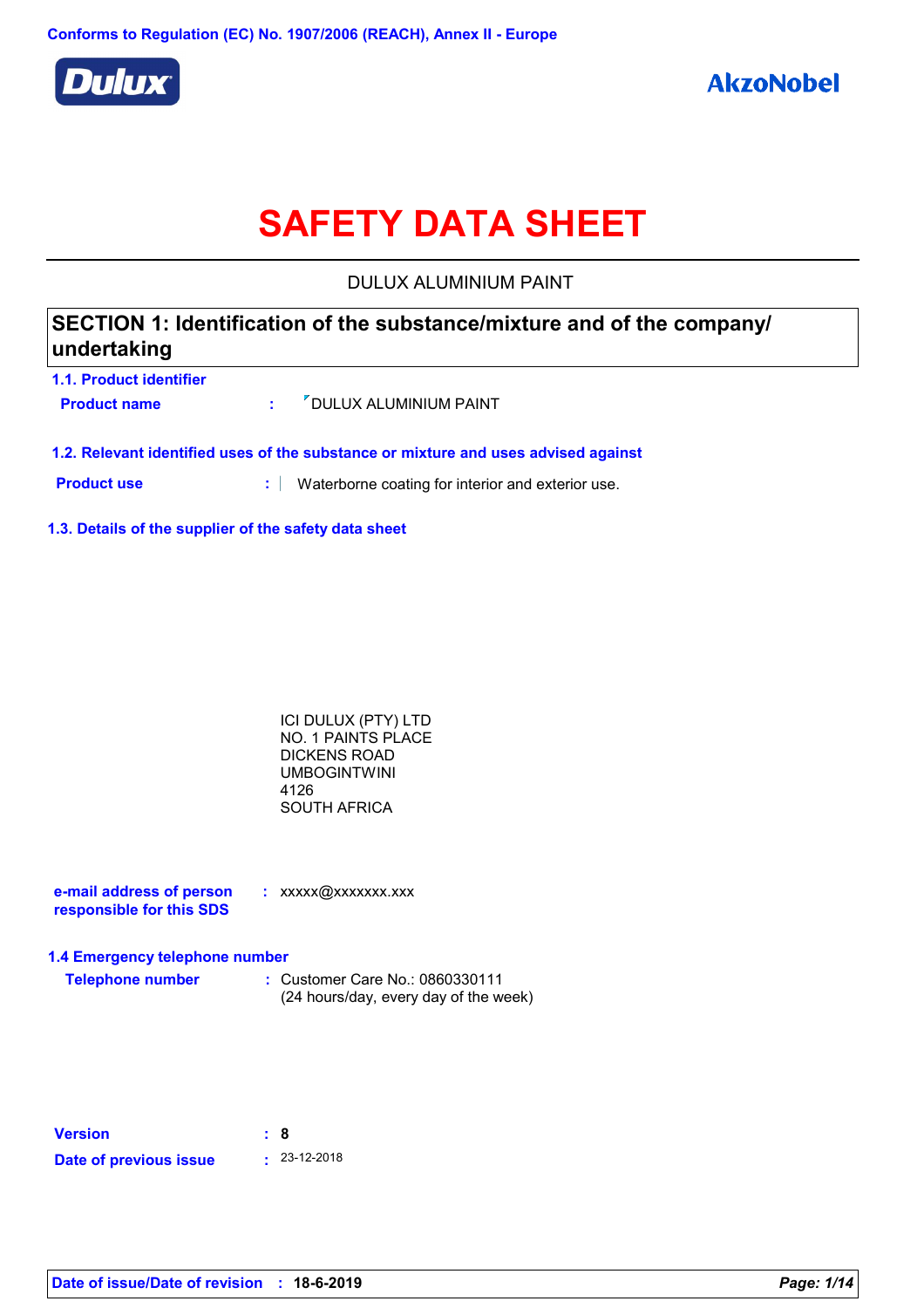### **SECTION 2: Hazards identification**

### **2.1 Classification of the substance or mixture**

**Product definition : Mixture** 

#### **Classification according to Regulation (EC) No. 1272/2008 [CLP/GHS]**

Flam. Liq. 3, H226 STOT SE 3, H336 STOT RE 1, H372 Aquatic Chronic 2, H411

The product is classified as hazardous according to Regulation (EC) 1272/2008 as amended.

| <b>Ingredients of unknown</b><br>toxicity |         |
|-------------------------------------------|---------|
| <b>Ingredients of unknown</b>             | $: 0\%$ |

### **ecotoxicity**

See Section 11 for more detailed information on health effects and symptoms. See Section 16 for the full text of the H statements declared above.

|  | <b>2.2 Label elements</b> |  |
|--|---------------------------|--|
|  |                           |  |

| <b>Hazard pictograms</b>                                                                                                                                        |                                                                                                                                                                                                                         |
|-----------------------------------------------------------------------------------------------------------------------------------------------------------------|-------------------------------------------------------------------------------------------------------------------------------------------------------------------------------------------------------------------------|
| <b>Signal word</b>                                                                                                                                              | : Danger                                                                                                                                                                                                                |
| <b>Hazard statements</b>                                                                                                                                        | : H226 - Flammable liquid and vapour.<br>H336 - May cause drowsiness or dizziness.<br>H372 - Causes damage to organs through prolonged or repeated exposure.<br>H411 - Toxic to aquatic life with long lasting effects. |
| <b>Precautionary statements</b>                                                                                                                                 |                                                                                                                                                                                                                         |
| <b>General</b>                                                                                                                                                  | : P102 - Keep out of reach of children.<br>P101 - If medical advice is needed, have product container or label at hand.                                                                                                 |
| <b>Prevention</b>                                                                                                                                               | : P210 - Keep away from heat, hot surfaces, sparks, open flames and other ignition<br>sources. No smoking.<br>P233 - Keep container tightly closed.<br>P260 - Do not breathe vapour.                                    |
| <b>Response</b>                                                                                                                                                 | $\frac{1}{2}$ $\overline{P}304$ + P340 - IF INHALED: Remove person to fresh air and keep comfortable for<br>breathing.<br>P312 - Call a POISON CENTER or doctor/physician if you feel unwell.                           |
| <b>Storage</b>                                                                                                                                                  | : P235 - Keep cool.                                                                                                                                                                                                     |
| <b>Disposal</b>                                                                                                                                                 | : P501 - Dispose of contents and container in accordance with all local, regional,<br>national or international regulations.                                                                                            |
| <b>Hazardous ingredients</b>                                                                                                                                    | Maphtha (petroleum), hydrodesulfurized heavy                                                                                                                                                                            |
| <b>Supplemental label</b><br>elements                                                                                                                           | : Contains cobalt bis(2-ethylhexanoate). May produce an allergic reaction.                                                                                                                                              |
| <b>Annex XVII - Restrictions</b><br>on the manufacture,<br>placing on the market and<br>use of certain dangerous<br>substances, mixtures and<br><b>articles</b> | : Not applicable.                                                                                                                                                                                                       |
| <b>Special packaging requirements</b>                                                                                                                           |                                                                                                                                                                                                                         |
| <b>Containers to be fitted</b><br>with child-resistant<br>fastenings                                                                                            | : Yes, applicable.                                                                                                                                                                                                      |
| <b>Tactile warning of danger</b>                                                                                                                                | : Yes, applicable.                                                                                                                                                                                                      |
| <b>2.3 Other hazards</b>                                                                                                                                        |                                                                                                                                                                                                                         |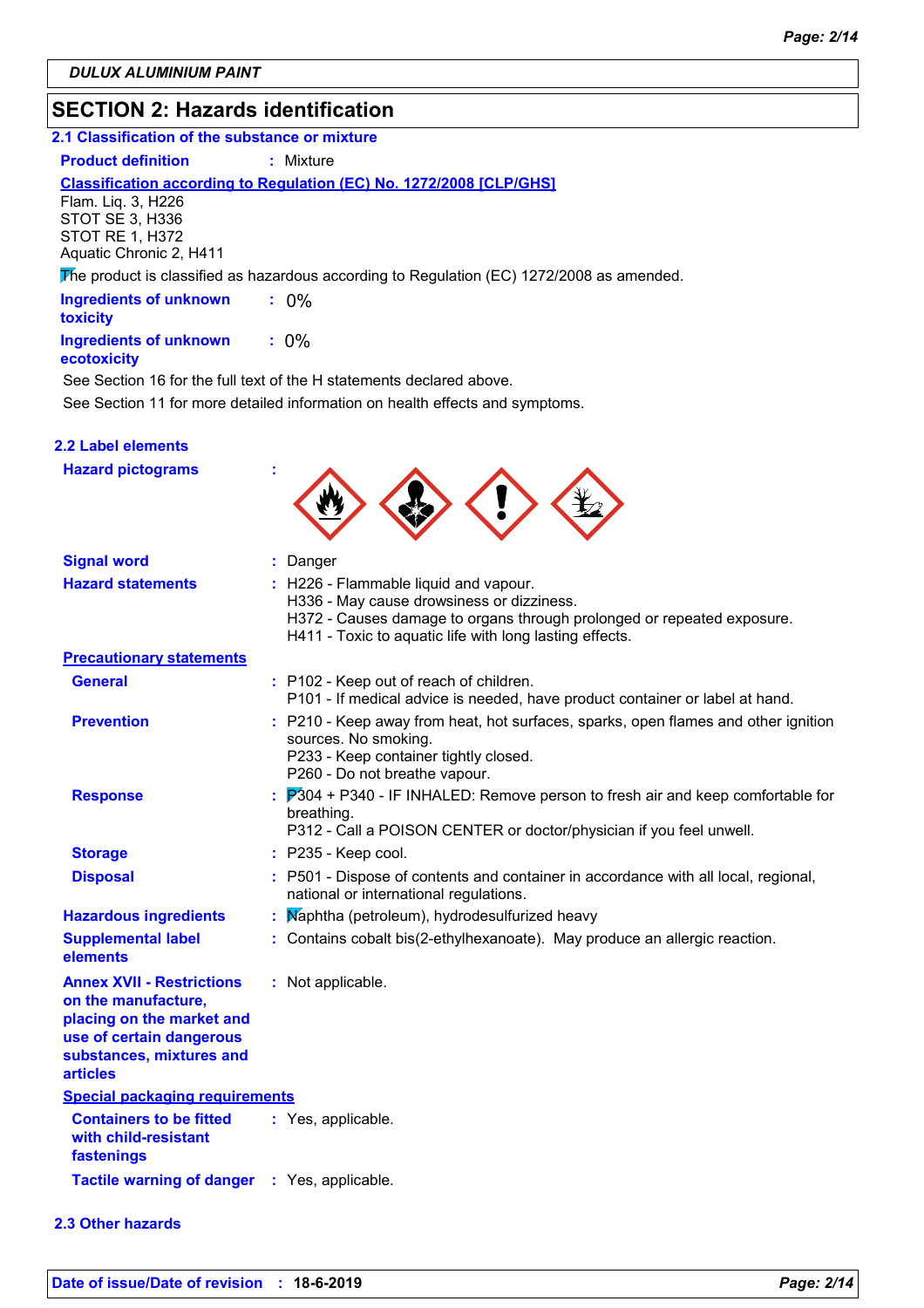#### *DULUX ALUMINIUM PAINT*

### **SECTION 2: Hazards identification**

: None known. **Voluntary label element (CEPE) :** Not applicable.

**Other hazards which do : not result in classification**

### **SECTION 3: Composition/information on ingredients**

| <b>3.2 Mixtures</b>                             | : Mixture                                                                                  |               |                                                                                                                                         |             |
|-------------------------------------------------|--------------------------------------------------------------------------------------------|---------------|-----------------------------------------------------------------------------------------------------------------------------------------|-------------|
| <b>Product/ingredient name</b>                  | <b>Identifiers</b>                                                                         | $\frac{9}{6}$ | <b>Regulation (EC) No.</b><br>1272/2008 [CLP]                                                                                           | <b>Type</b> |
| Maphtha (petroleum),<br>hydrodesulfurized heavy | REACH #:<br>01-2119458049-33<br>EC: 265-185-4<br>CAS: 64742-82-1<br>Index:<br>649-330-00-2 | $\leq 5$      | Flam. Liq. 3, H226<br>STOT SE 3, H336<br>Asp. Tox. 1, H304<br>Aquatic Chronic 2, H411<br><b>EUH066</b>                                  | $[1]$       |
| Naphtha (petroleum),<br>hydrodesulfurized heavy | REACH #:<br>01-2119458049-33<br>EC: 265-185-4                                              | ≥25 - ≤50     | Flam. Liq. 3, H226<br>STOT SE 3, H336<br><b>STOT RE 1, H372</b><br>Asp. Tox. 1, H304<br>Aquatic Chronic 2, H411                         | $[1]$       |
| cobalt bis(2-ethylhexanoate)                    | EC: 205-250-6<br>CAS: 136-52-7                                                             | $<$ 1         | Eye Irrit. 2, H319<br>Skin Sens. 1, H317<br>Repr. 2, H361f (Fertility) (oral)<br>Aquatic Acute 1, H400 (M=1)<br>Aquatic Chronic 3, H412 | $[1]$       |
| calcium oxide                                   | EC: 215-138-9<br>CAS: 1305-78-8                                                            | $\leq$ 0,1    | Skin Corr. 1, H314<br>Eye Dam. 1, H318<br>See Section 16 for<br>the full text of the H<br>statements declared<br>above.                 | [1] [2]     |

There are no additional ingredients present which, within the current knowledge of the supplier and in the concentrations applicable, are classified as hazardous to health or the environment, are PBTs, vPvBs or Substances of

equivalent concern, or have been assigned a workplace exposure limit and hence require reporting in this section. **Type** 

 $\mathbb{Z}$  Substance classified with a health or environmental hazard

[2] Substance with a workplace exposure limit

[3] Substance meets the criteria for PBT according to Regulation (EC) No. 1907/2006, Annex XIII

[4] Substance meets the criteria for vPvB according to Regulation (EC) No. 1907/2006, Annex XIII

[5] Substance of equivalent concern

[6] Additional disclosure due to company policy

Occupational exposure limits, if available, are listed in Section 8.

### **SECTION 4: First aid measures**

### **4.1 Description of first aid measures**

| <b>General</b>      | : In all cases of doubt, or when symptoms persist, seek medical attention. Never give<br>anything by mouth to an unconscious person. If unconscious, place in recovery<br>position and seek medical advice. |
|---------------------|-------------------------------------------------------------------------------------------------------------------------------------------------------------------------------------------------------------|
| <b>Eye contact</b>  | : Remove contact lenses, irrigate copiously with clean, fresh water, holding the<br>eyelids apart for at least 10 minutes and seek immediate medical advice.                                                |
| <b>Inhalation</b>   | : Remove to fresh air. Keep person warm and at rest. If not breathing, if breathing is<br>irregular or if respiratory arrest occurs, provide artificial respiration or oxygen by<br>trained personnel.      |
| <b>Skin contact</b> | : Remove contaminated clothing and shoes. Wash skin thoroughly with soap and<br>water or use recognised skin cleanser. Do NOT use solvents or thinners.                                                     |
| <b>Ingestion</b>    | : If swallowed, seek medical advice immediately and show the container or label.<br>Keep person warm and at rest. Do NOT induce vomiting.                                                                   |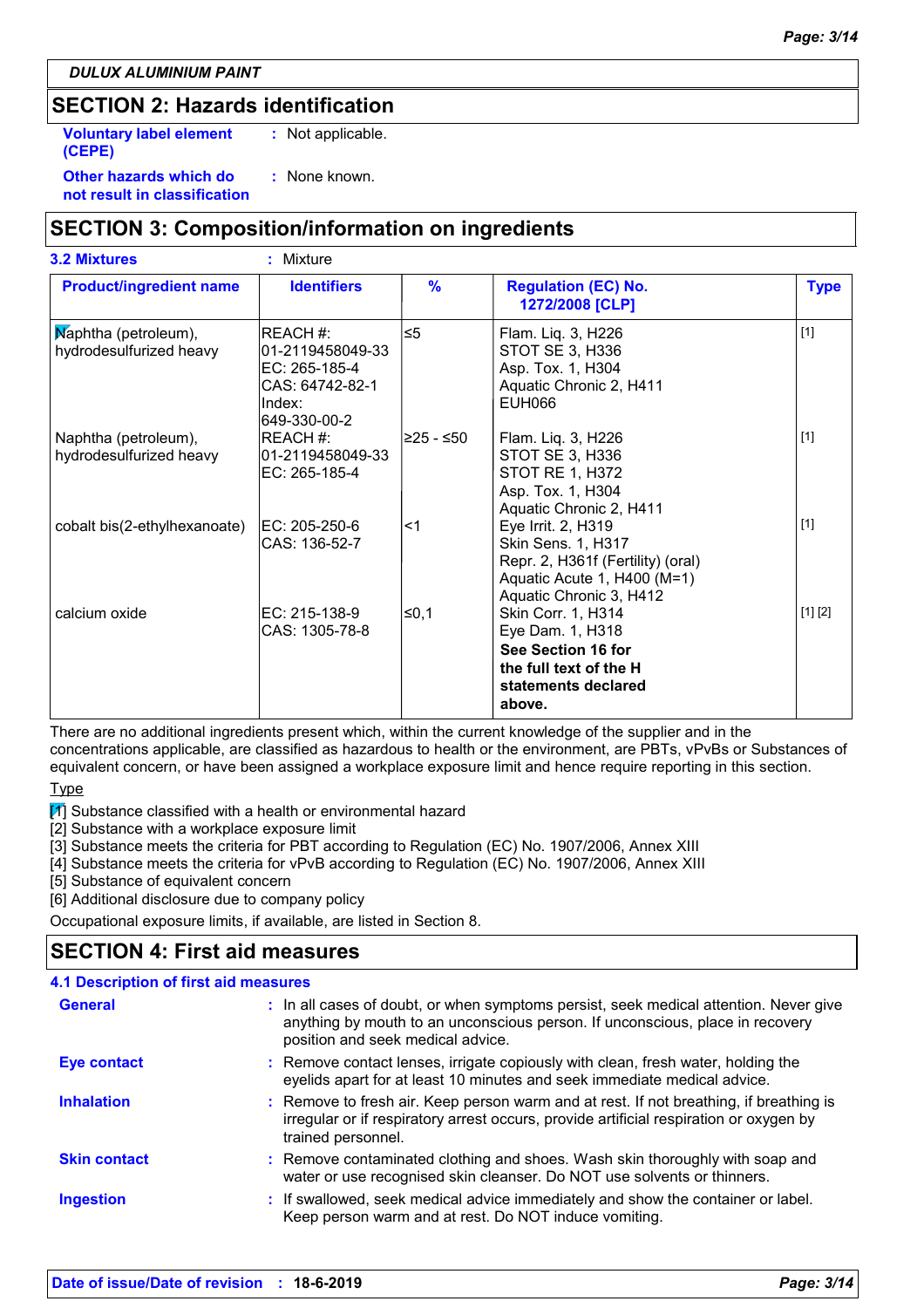### **SECTION 4: First aid measures**

**Protection of first-aiders** : No action shall be taken involving any personal risk or without suitable training. If it is suspected that fumes are still present, the rescuer should wear an appropriate mask or self-contained breathing apparatus. It may be dangerous to the person providing aid to give mouth-to-mouth resuscitation.

#### **4.2 Most important symptoms and effects, both acute and delayed**

There are no data available on the mixture itself. The mixture has been assessed following the conventional method of the CLP Regulation (EC) No 1272/2008 and is classified for toxicological properties accordingly. See Sections 2 and 3 for details.

Exposure to component solvent vapour concentrations in excess of the stated occupational exposure limit may result in adverse health effects such as mucous membrane and respiratory system irritation and adverse effects on the kidneys, liver and central nervous system. Symptoms and signs include headache, dizziness, fatigue, muscular weakness, drowsiness and, in extreme cases, loss of consciousness.

Solvents may cause some of the above effects by absorption through the skin. Repeated or prolonged contact with the mixture may cause removal of natural fat from the skin, resulting in non-allergic contact dermatitis and absorption through the skin.

If splashed in the eyes, the liquid may cause irritation and reversible damage.

Ingestion may cause nausea, diarrhea and vomiting.

This takes into account, where known, delayed and immediate effects and also chronic effects of components from short-term and long-term exposure by oral, inhalation and dermal routes of exposure and eye contact.

Contains cobalt bis(2-ethylhexanoate). May produce an allergic reaction.

#### **4.3 Indication of any immediate medical attention and special treatment needed**

| <b>Notes to physician</b>  | : Treat symptomatically. Contact poison treatment specialist immediately if large<br>quantities have been ingested or inhaled. |
|----------------------------|--------------------------------------------------------------------------------------------------------------------------------|
| <b>Specific treatments</b> | No specific treatment.                                                                                                         |

See toxicological information (Section 11)

### **SECTION 5: Firefighting measures**

| 5.1 Extinguishing media                                  |                                                                                                                              |
|----------------------------------------------------------|------------------------------------------------------------------------------------------------------------------------------|
| <b>Suitable extinguishing</b><br>media                   | : Recommended: alcohol-resistant foam, $CO2$ , powders, water spray.                                                         |
| <b>Unsuitable extinguishing</b><br>media                 | : Do not use water jet.                                                                                                      |
|                                                          | 5.2 Special hazards arising from the substance or mixture                                                                    |
| <b>Hazards from the</b><br>substance or mixture          | : Fire will produce dense black smoke. Exposure to decomposition products may<br>cause a health hazard.                      |
| <b>Hazardous combustion</b><br>products                  | : Decomposition products may include the following materials: carbon monoxide,<br>carbon dioxide, smoke, oxides of nitrogen. |
| <b>5.3 Advice for firefighters</b>                       |                                                                                                                              |
| <b>Special protective actions</b><br>for fire-fighters   | : Cool closed containers exposed to fire with water. Do not release runoff from fire to<br>drains or watercourses.           |
| <b>Special protective</b><br>equipment for fire-fighters | : Appropriate breathing apparatus may be required.                                                                           |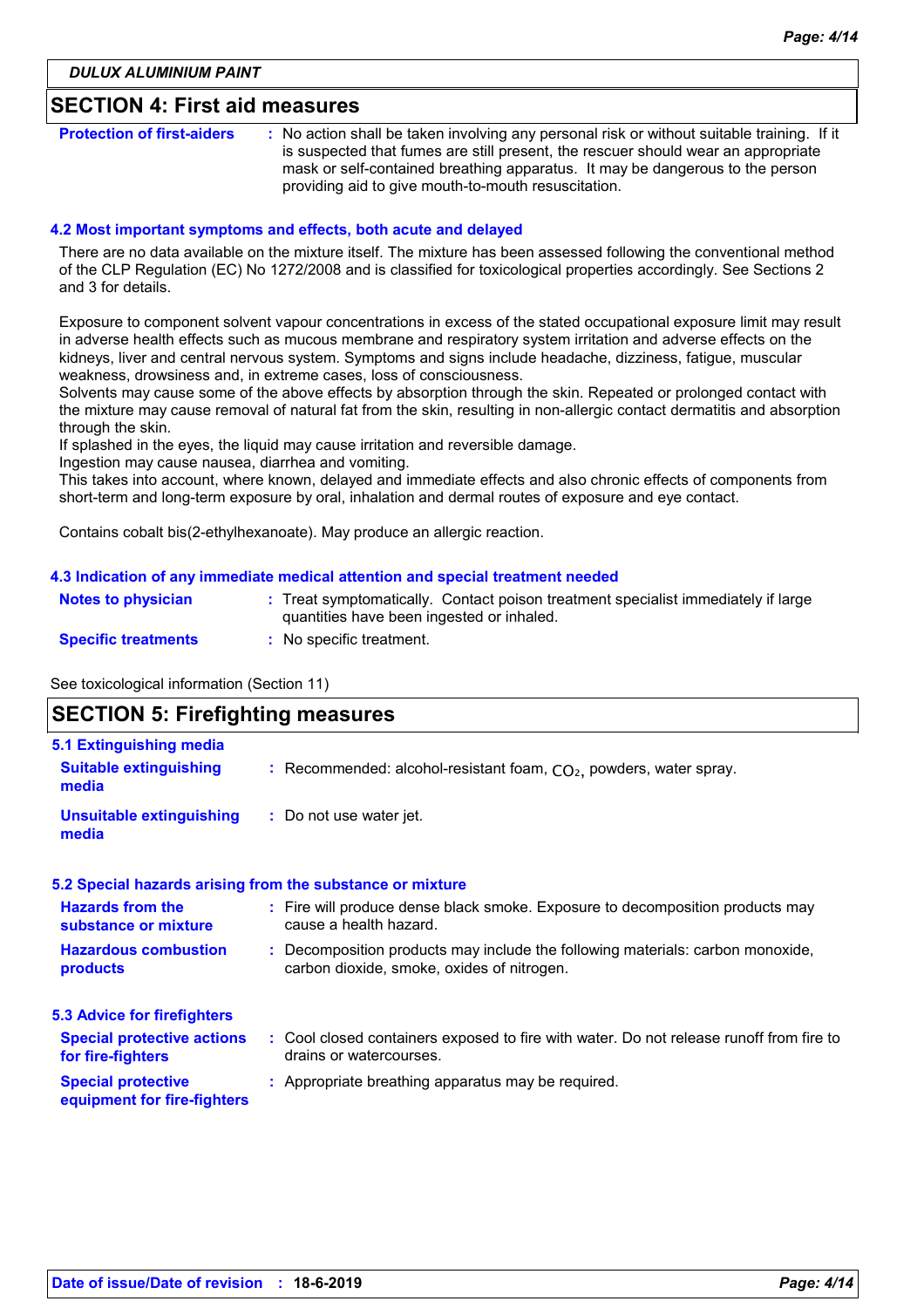### **SECTION 6: Accidental release measures**

|                                                                |    | 6.1 Personal precautions, protective equipment and emergency procedures                                                                                                                                                                                                            |
|----------------------------------------------------------------|----|------------------------------------------------------------------------------------------------------------------------------------------------------------------------------------------------------------------------------------------------------------------------------------|
| For non-emergency<br>personnel                                 |    | : Exclude sources of ignition and ventilate the area. Avoid breathing vapour or mist.<br>Refer to protective measures listed in sections 7 and 8.                                                                                                                                  |
| For emergency responders                                       | ÷. | If specialised clothing is required to deal with the spillage, take note of any<br>information in Section 8 on suitable and unsuitable materials. See also the<br>information in "For non-emergency personnel".                                                                    |
| <b>6.2 Environmental</b><br>precautions                        |    | : Do not allow to enter drains or watercourses. If the product contaminates lakes,<br>rivers, or sewers, inform the appropriate authorities in accordance with local<br>requiations.                                                                                               |
| 6.3 Methods and material<br>for containment and<br>cleaning up |    | : Contain and collect spillage with non-combustible, absorbent material e.g. sand,<br>earth, vermiculite or diatomaceous earth and place in container for disposal<br>according to local regulations (see Section 13). Preferably clean with a detergent.<br>Avoid using solvents. |
| 6.4 Reference to other<br><b>sections</b>                      |    | : See Section 1 for emergency contact information.<br>See Section 8 for information on appropriate personal protective equipment.<br>See Section 13 for additional waste treatment information.                                                                                    |

### **SECTION 7: Handling and storage**

The information in this section contains generic advice and guidance. The list of Identified Uses in Section 1 should be consulted for any available use-specific information provided in the Exposure Scenario(s).

| <b>7.1 Precautions for safe</b><br>handling | : Prevent the creation of flammable or explosive concentrations of vapours in air and<br>avoid vapour concentrations higher than the occupational exposure limits.<br>In addition, the product should only be used in areas from which all naked lights and<br>other sources of ignition have been excluded. Electrical equipment should be<br>protected to the appropriate standard.<br>Mixture may charge electrostatically: always use earthing leads when transferring<br>from one container to another.<br>Operators should wear antistatic footwear and clothing and floors should be of the<br>conducting type.<br>Keep away from heat, sparks and flame. No sparking tools should be used.<br>Avoid contact with skin and eyes. Avoid the inhalation of dust, particulates, spray or<br>mist arising from the application of this mixture. Avoid inhalation of dust from<br>sanding.<br>Eating, drinking and smoking should be prohibited in areas where this material is<br>handled, stored and processed.<br>Put on appropriate personal protective equipment (see Section 8).<br>Never use pressure to empty. Container is not a pressure vessel.<br>Always keep in containers made from the same material as the original one.<br>Comply with the health and safety at work laws.<br>Do not allow to enter drains or watercourses.<br>Information on fire and explosion protection<br>Vapours are heavier than air and may spread along floors. Vapours may form<br>explosive mixtures with air.<br>When operators, whether spraying or not, have to work inside the spray booth,<br>ventilation is unlikely to be sufficient to control particulates and solvent vapour in all<br>cases. In such circumstances they should wear a compressed air-fed respirator<br>during the spraying process and until such time as the particulates and solvent<br>vapour concentration has fallen below the exposure limits. |
|---------------------------------------------|-------------------------------------------------------------------------------------------------------------------------------------------------------------------------------------------------------------------------------------------------------------------------------------------------------------------------------------------------------------------------------------------------------------------------------------------------------------------------------------------------------------------------------------------------------------------------------------------------------------------------------------------------------------------------------------------------------------------------------------------------------------------------------------------------------------------------------------------------------------------------------------------------------------------------------------------------------------------------------------------------------------------------------------------------------------------------------------------------------------------------------------------------------------------------------------------------------------------------------------------------------------------------------------------------------------------------------------------------------------------------------------------------------------------------------------------------------------------------------------------------------------------------------------------------------------------------------------------------------------------------------------------------------------------------------------------------------------------------------------------------------------------------------------------------------------------------------------------------------------------------------------------------------------------------------|
|                                             | Materials such as cleaning rags, paper wipes and protective clothing, which are<br>contaminated with the product may spontaneously self-ignite some hours later. To<br>avoid the risks of fires, all contaminated materials should be stored in purpose-built<br>containers or in metal containers with tight-fitting, self-closing lids. Contaminated<br>materials should be removed from the workplace at the end of each working day<br>and be stored outside.                                                                                                                                                                                                                                                                                                                                                                                                                                                                                                                                                                                                                                                                                                                                                                                                                                                                                                                                                                                                                                                                                                                                                                                                                                                                                                                                                                                                                                                             |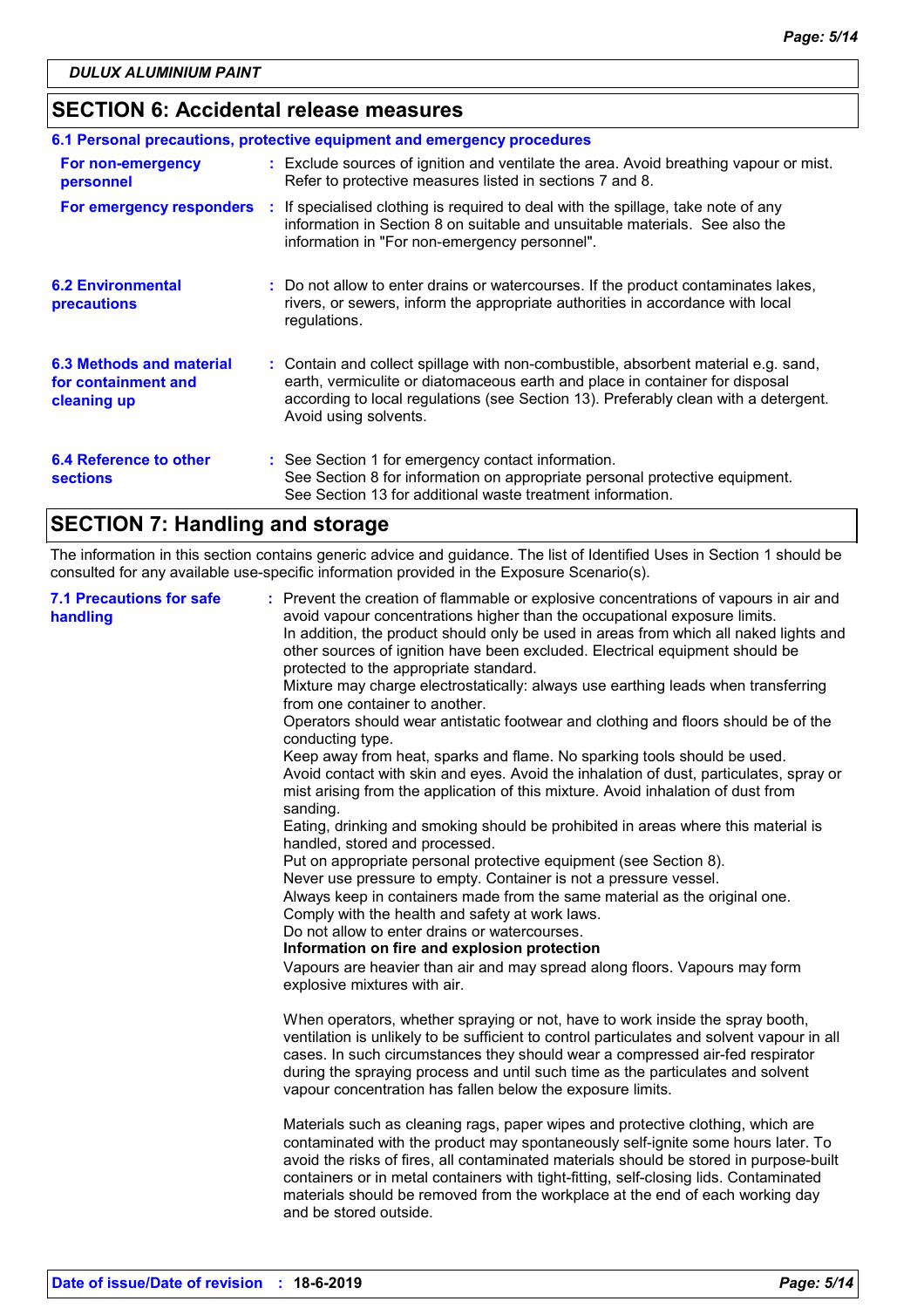### **SECTION 7: Handling and storage**

#### **7.2 Conditions for safe storage, including any incompatibilities**

Store in accordance with local regulations.

**Notes on joint storage**

Keep away from: oxidising agents, strong alkalis, strong acids.

**Additional information on storage conditions**

Observe label precautions. Store in a dry, cool and well-ventilated area. Keep away from heat and direct sunlight. Keep away from sources of ignition. No smoking. Prevent unauthorised access. Containers that have been opened must be carefully resealed and kept upright to prevent leakage.

#### **7.3 Specific end use(s)**

**Recommendations :**

: Not available.

**Industrial sector specific : solutions** : Not available.

### **SECTION 8: Exposure controls/personal protection**

The information in this section contains generic advice and guidance. Information is provided based on typical anticipated uses of the product. Additional measures might be required for bulk handling or other uses that could significantly increase worker exposure or environmental releases.

#### **8.1 Control parameters**

#### **Occupational exposure limits**

| <b>Product/ingredient name</b>              |           | <b>Exposure limit values</b>                                                                                                                                                                                                                                                                                                                                                                                                                                                                                                                                                                                                                                                                                                                                                                                                                                                                                                                                                                                          |  |  |
|---------------------------------------------|-----------|-----------------------------------------------------------------------------------------------------------------------------------------------------------------------------------------------------------------------------------------------------------------------------------------------------------------------------------------------------------------------------------------------------------------------------------------------------------------------------------------------------------------------------------------------------------------------------------------------------------------------------------------------------------------------------------------------------------------------------------------------------------------------------------------------------------------------------------------------------------------------------------------------------------------------------------------------------------------------------------------------------------------------|--|--|
| cálcium oxide                               |           | EU OEL (Europe, 2/2017). Notes: list of indicative occupational<br>exposure limit values<br>STEL: 4 mg/m <sup>3</sup> 15 minutes. Form: Respirable fraction<br>TWA: 1 mg/m <sup>3</sup> 8 hours. Form: Respirable fraction                                                                                                                                                                                                                                                                                                                                                                                                                                                                                                                                                                                                                                                                                                                                                                                            |  |  |
| <b>Recommended monitoring</b><br>procedures | required. | : If this product contains ingredients with exposure limits, personal, workplace<br>atmosphere or biological monitoring may be required to determine the effectiveness<br>of the ventilation or other control measures and/or the necessity to use respiratory<br>protective equipment. Reference should be made to monitoring standards, such as<br>the following: European Standard EN 689 (Workplace atmospheres - Guidance for<br>the assessment of exposure by inhalation to chemical agents for comparison with<br>limit values and measurement strategy) European Standard EN 14042 (Workplace<br>atmospheres - Guide for the application and use of procedures for the assessment<br>of exposure to chemical and biological agents) European Standard EN 482<br>(Workplace atmospheres - General requirements for the performance of procedures<br>for the measurement of chemical agents) Reference to national guidance<br>documents for methods for the determination of hazardous substances will also be |  |  |
| <b>DNELS/DMELS</b>                          |           |                                                                                                                                                                                                                                                                                                                                                                                                                                                                                                                                                                                                                                                                                                                                                                                                                                                                                                                                                                                                                       |  |  |
| No DNELs/DMELs available.                   |           |                                                                                                                                                                                                                                                                                                                                                                                                                                                                                                                                                                                                                                                                                                                                                                                                                                                                                                                                                                                                                       |  |  |
| <b>PNECs</b><br>No PNECs available          |           |                                                                                                                                                                                                                                                                                                                                                                                                                                                                                                                                                                                                                                                                                                                                                                                                                                                                                                                                                                                                                       |  |  |
| <b>8.2 Exposure controls</b>                |           |                                                                                                                                                                                                                                                                                                                                                                                                                                                                                                                                                                                                                                                                                                                                                                                                                                                                                                                                                                                                                       |  |  |
| <b>Appropriate engineering</b><br>controls  |           | : Provide adequate ventilation. Where reasonably practicable, this should be<br>achieved by the use of local exhaust ventilation and good general extraction. If<br>these are not sufficient to maintain concentrations of particulates and solvent<br>vapours below the OEL, suitable respiratory protection must be worn.                                                                                                                                                                                                                                                                                                                                                                                                                                                                                                                                                                                                                                                                                           |  |  |
| <b>Individual protection measures</b>       |           |                                                                                                                                                                                                                                                                                                                                                                                                                                                                                                                                                                                                                                                                                                                                                                                                                                                                                                                                                                                                                       |  |  |
| <b>Hygiene measures</b>                     |           | : Wash hands, forearms and face thoroughly after handling chemical products, before<br>eating, smoking and using the lavatory and at the end of the working period.<br>Appropriate techniques should be used to remove potentially contaminated clothing.<br>Wash contaminated clothing before reusing. Ensure that eyewash stations and<br>safety showers are close to the workstation location.                                                                                                                                                                                                                                                                                                                                                                                                                                                                                                                                                                                                                     |  |  |
| <b>Eye/face protection</b>                  |           | : Use safety eyewear designed to protect against splash of liquids.                                                                                                                                                                                                                                                                                                                                                                                                                                                                                                                                                                                                                                                                                                                                                                                                                                                                                                                                                   |  |  |
| <b>Skin protection</b>                      |           |                                                                                                                                                                                                                                                                                                                                                                                                                                                                                                                                                                                                                                                                                                                                                                                                                                                                                                                                                                                                                       |  |  |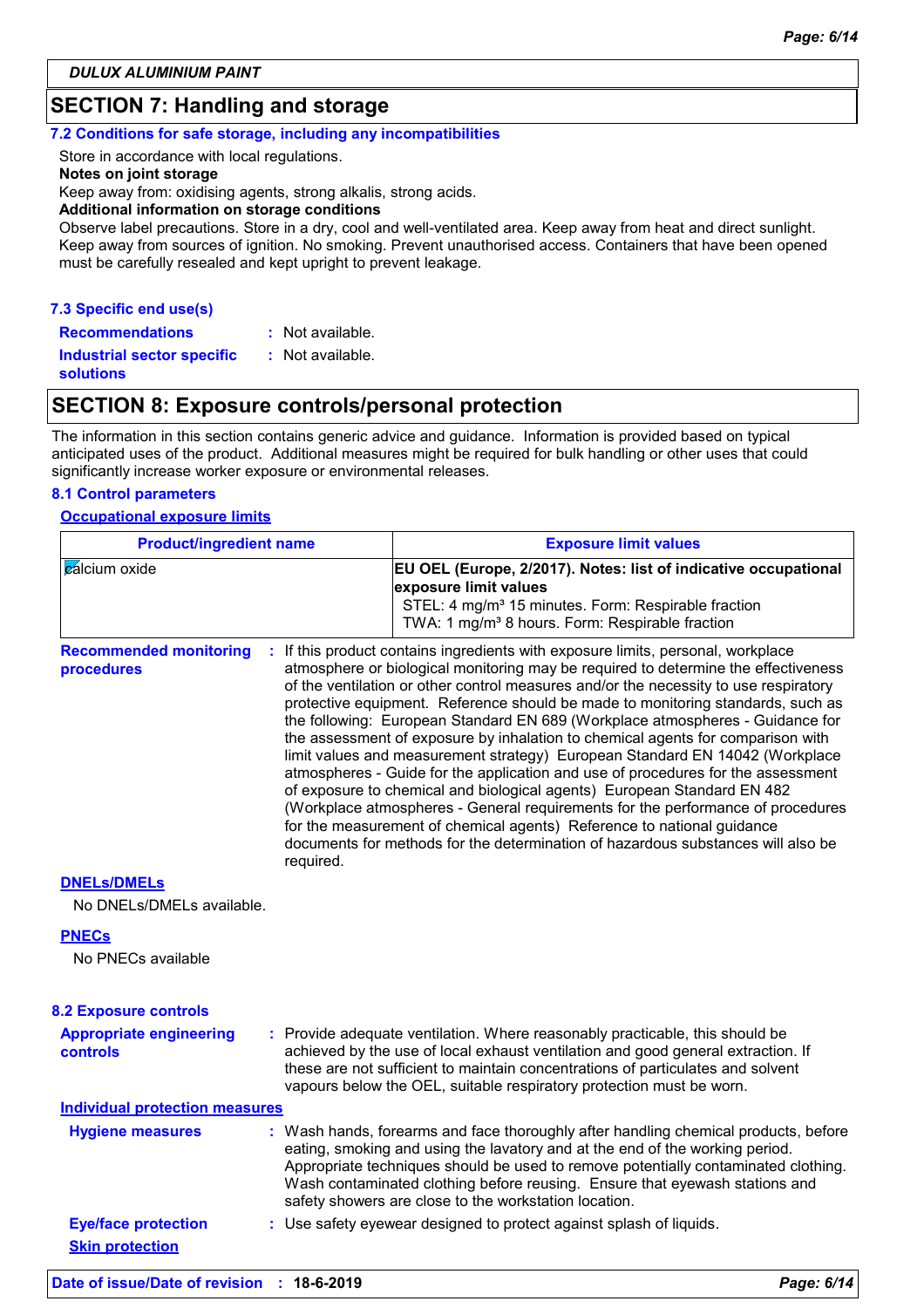## **SECTION 8: Exposure controls/personal protection**

| <b>Hand protection</b>        |                                                                                                                                                                                                                                                                                                                                                                                                                                                                                                                                                                                                                                                                                         |  |
|-------------------------------|-----------------------------------------------------------------------------------------------------------------------------------------------------------------------------------------------------------------------------------------------------------------------------------------------------------------------------------------------------------------------------------------------------------------------------------------------------------------------------------------------------------------------------------------------------------------------------------------------------------------------------------------------------------------------------------------|--|
| <b>Gloves</b>                 | : When prolonged or frequently repeated contact may occur, a glove with a protection<br>class of 6 (breakthrough time greater than 480 minutes according to EN 374) is<br>recommended. When only brief contact is expected, a glove with a protection class<br>of 2 or higher (breakthrough time greater than 30 minutes according to EN 374) is<br>recommended.                                                                                                                                                                                                                                                                                                                        |  |
|                               | NOTICE: The selection of a specific glove for a particular application and duration of<br>use in a workplace should also take into account all relevant workplace factors such<br>as, but not limited to: Other chemicals which may be handled, physical requirements<br>(cut/puncture protection, dexterity, thermal protection), potential body reactions to<br>glove materials, as well as the instructions/specifications provided by the glove<br>supplier.                                                                                                                                                                                                                        |  |
|                               | The user must check that the final choice of type of glove selected for handling this<br>product is the most appropriate and takes into account the particular conditions of<br>use, as included in the user's risk assessment.                                                                                                                                                                                                                                                                                                                                                                                                                                                         |  |
|                               | Gloves should be replaced regularly and if there is any sign of damage to the glove<br>material.                                                                                                                                                                                                                                                                                                                                                                                                                                                                                                                                                                                        |  |
|                               | Always ensure that the gloves are free from defects and that they are stored and<br>used correctly.                                                                                                                                                                                                                                                                                                                                                                                                                                                                                                                                                                                     |  |
| <b>Body protection</b>        | : Personnel should wear antistatic clothing made of natural fibres or of high-<br>temperature-resistant synthetic fibres.                                                                                                                                                                                                                                                                                                                                                                                                                                                                                                                                                               |  |
| <b>Other skin protection</b>  | : Appropriate footwear and any additional skin protection measures should be<br>selected based on the task being performed and the risks involved and should be<br>approved by a specialist before handling this product.                                                                                                                                                                                                                                                                                                                                                                                                                                                               |  |
| <b>Respiratory protection</b> | : If workers are exposed to concentrations above the exposure limit, they must use<br>appropriate, certified respirators.                                                                                                                                                                                                                                                                                                                                                                                                                                                                                                                                                               |  |
|                               | OLD LEAD-BASED PAINTS:                                                                                                                                                                                                                                                                                                                                                                                                                                                                                                                                                                                                                                                                  |  |
|                               | When surfaces are to be prepared for painting, account should be taken of the age<br>of the property and the possibility that lead-pigmented paint might be present. There<br>is a possibility that ingestion or inhalation of scrapings or dust arising from the<br>preparation work could cause health effects. As a working rule you should assume<br>that this will be the case if the age of the property is pre 1960.                                                                                                                                                                                                                                                             |  |
|                               | Where possible wet sanding or chemical stripping methods should be used with<br>surfaces of this type to avoid the creation of dust. When dry sanding cannot be<br>avoided, and effective local exhaust ventilation is not available, it is recommended<br>that a dust respirator is worn, that is approved for use with lead dusts, and its type<br>selected on the basis of the COSHH assessment, taking into account the<br>Workplace Exposure Limit for lead in air. Furthermore, steps should be taken to<br>ensure containment of the dusts created, and that all practicable measures are<br>taken to clean up thoroughly all deposits of dusts in and around the affected area. |  |
|                               | Respiratory protection in case of dust or spray mist formation. (particle filter EN143<br>type P2) Respiratory protection in case of vapour formation. (half mask with<br>combination filter A2-P2 til concentrations of 0,5 Vol%.)                                                                                                                                                                                                                                                                                                                                                                                                                                                     |  |
|                               | The current Control of Lead at Work Regulations approved code of practice should<br>be consulted for advice on protective clothing and personal hygiene precautions.<br>Care should also be taken to exclude visitors, members of the household and<br>especially children from the affected area, during the actual work and the<br>subsequent clean up operations. All scrapings, dust, etc. should be disposed of by<br>the professional painting contractor as Hazardous Waste.                                                                                                                                                                                                     |  |
|                               | Extra precautions will also need to be taken when burning off old lead-based paints<br>because fumes containing lead will be produced. It is recommended that a<br>respirator, approved for use with particulate fumes of lead is selected on the basis<br>of the COSHH assessment, taking into account the Workplace Exposure Limit for<br>lead in air. Similar precautions to those given above about sanding should be taken                                                                                                                                                                                                                                                         |  |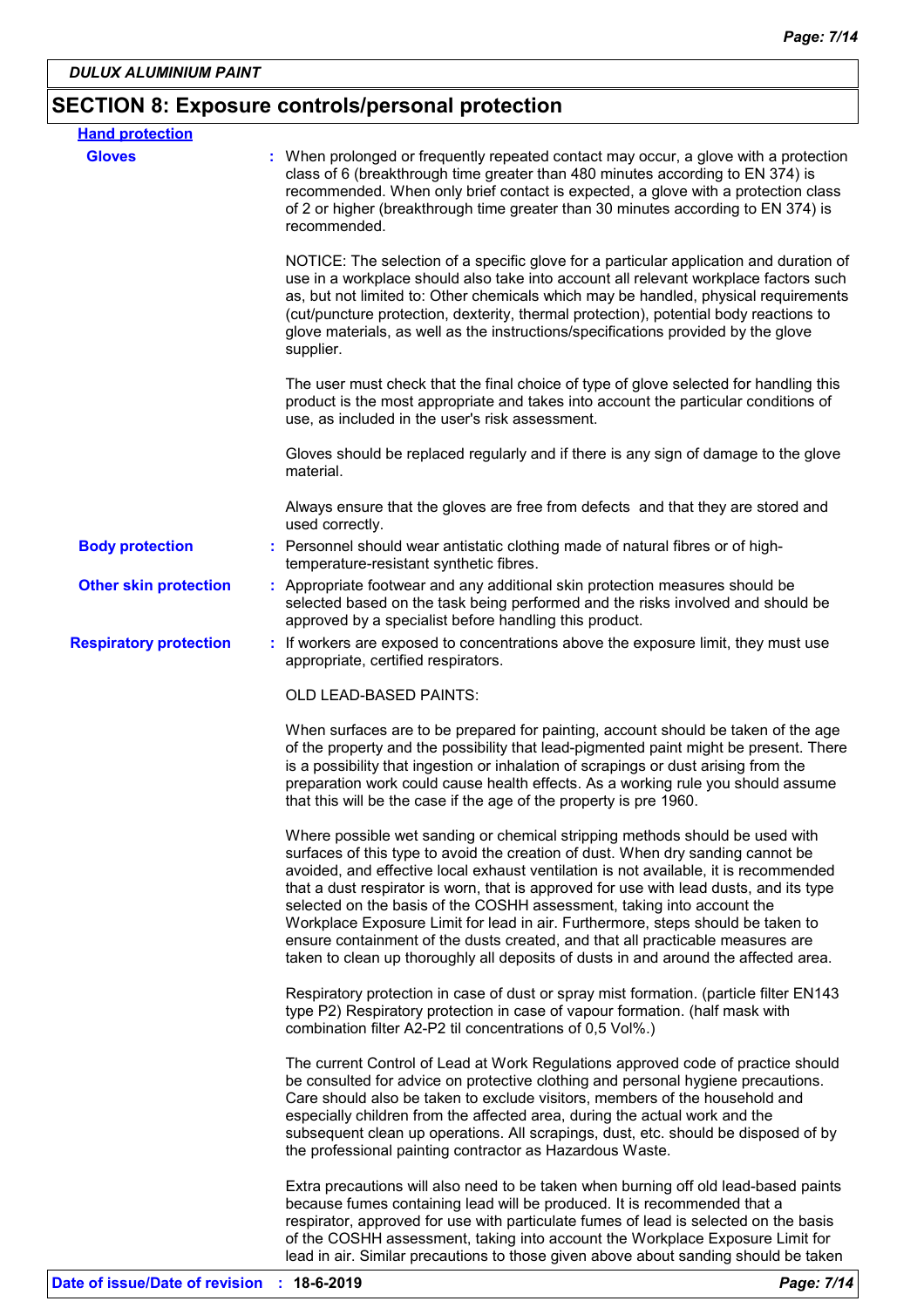*DULUX ALUMINIUM PAINT*

### **SECTION 8: Exposure controls/personal protection**

with reference to protective clothing, disposal of scrapings and dusts, and exclusion of other personnel and especially children from the building during actual work and the subsequent clean up operations.

Avoid the inhalation of dust. Wear suitable face mask if dry sanding. Special precautions should be taken during surface preparation of pre-1960s paint surfaces over wood and metal as they may contain harmful lead.

**Environmental exposure : Do not allow to enter drains or watercourses. controls**

### **SECTION 9: Physical and chemical properties**

| 9.1. Information on basic physical and chemical properties         |                                                              |
|--------------------------------------------------------------------|--------------------------------------------------------------|
| <b>Appearance</b>                                                  |                                                              |
| <b>Physical state</b>                                              | : Liquid.                                                    |
| <b>Colour</b>                                                      | : Various: See label.                                        |
| <b>Odour</b>                                                       | : Not available.                                             |
| <b>Odour threshold</b>                                             | : Not available.                                             |
| pH                                                                 | : Not available.                                             |
| <b>Melting point/freezing point</b>                                | $:$ Not available.                                           |
| Initial boiling point and boiling<br>range                         | $: 200^{\circ}$ C                                            |
| <b>Flash point</b>                                                 | : Closed cup: $37^{\circ}$ C                                 |
| <b>Evaporation rate</b>                                            | : Not available.                                             |
| <b>Upper/lower flammability or</b><br>explosive limits             | : Not available.                                             |
| <b>Vapour pressure</b>                                             | $:$ Not available.                                           |
| <b>Vapour density</b>                                              | : Not available.                                             |
| <b>Relative density</b>                                            | $\frac{1}{2}$ 0.918                                          |
| <b>Solubility(ies)</b>                                             | : Insoluble in the following materials: cold water.          |
| <b>Partition coefficient: n-octanol/ : Not available.</b><br>water |                                                              |
| <b>Auto-ignition temperature</b>                                   | : Not available.                                             |
| <b>Decomposition temperature</b>                                   | : Not available.                                             |
| <b>Viscosity</b>                                                   | : Kinematic (room temperature): $0.99 \text{ cm}^2/\text{s}$ |
| <b>Explosive properties</b>                                        | : Not available.                                             |
| <b>Oxidising properties</b>                                        | : Not available.                                             |
| 9.2. Other information                                             |                                                              |
| <b>Solubility in water</b>                                         | : Not available.                                             |

### **SECTION 10: Stability and reactivity**

| <b>10.1 Reactivity</b>                            | : No specific test data related to reactivity available for this product or its ingredients.                                        |
|---------------------------------------------------|-------------------------------------------------------------------------------------------------------------------------------------|
| <b>10.2 Chemical stability</b>                    | : Stable under recommended storage and handling conditions (see Section 7).                                                         |
| <b>10.3 Possibility of</b><br>hazardous reactions | : Linder normal conditions of storage and use, hazardous reactions will not occur.                                                  |
| <b>10.4 Conditions to avoid</b>                   | : When exposed to high temperatures may produce hazardous decomposition<br>products.                                                |
| 10.5 Incompatible materials                       | : Keep away from the following materials to prevent strong exothermic reactions:<br>oxidising agents, strong alkalis, strong acids. |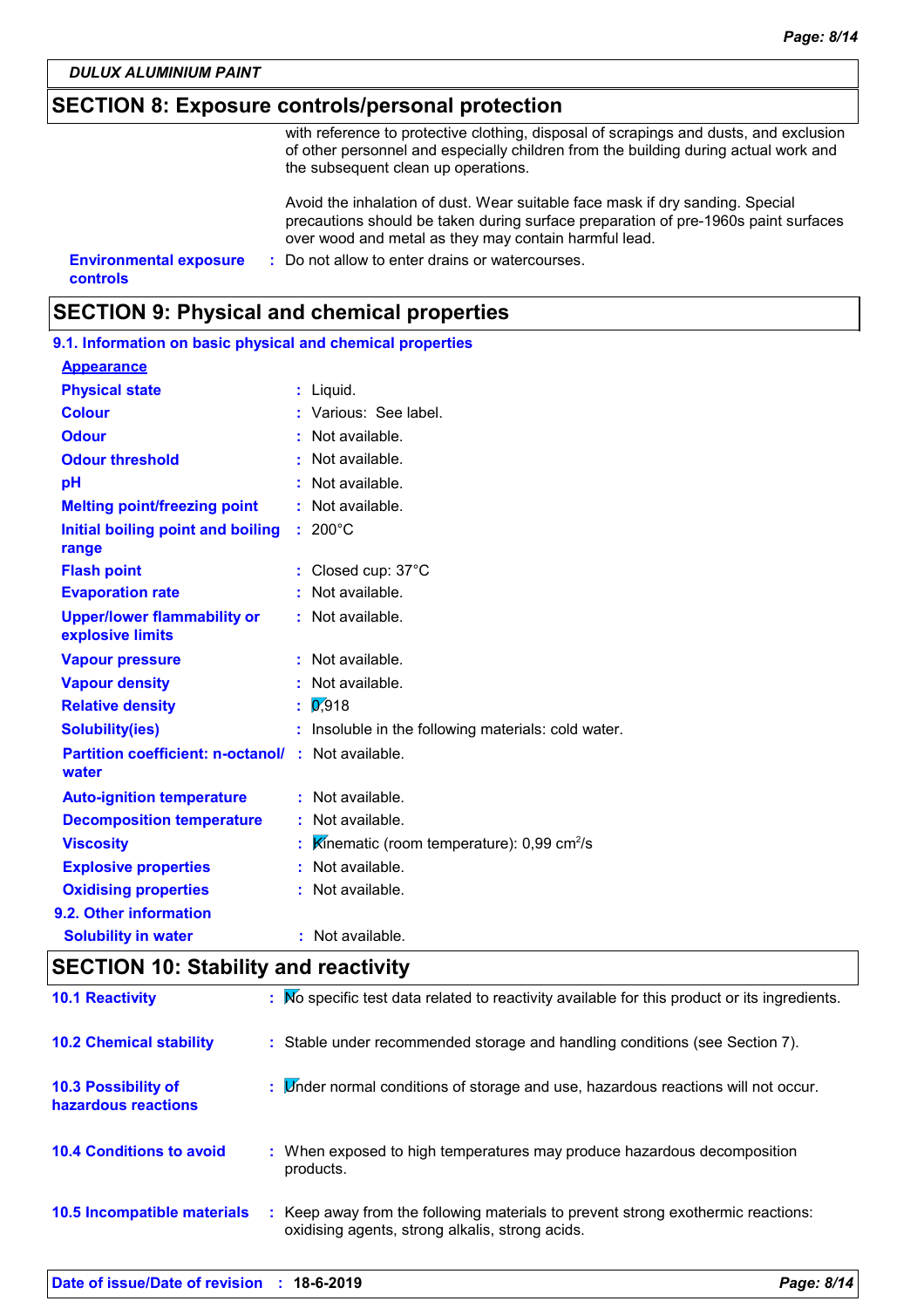### **SECTION 10: Stability and reactivity**

**10.6 Hazardous decomposition products** **:** Decomposition products may include the following materials: carbon monoxide, carbon dioxide, smoke, oxides of nitrogen.

### **SECTION 11: Toxicological information**

#### **11.1 Information on toxicological effects**

There are no data available on the mixture itself. The mixture has been assessed following the conventional method of the CLP Regulation (EC) No 1272/2008 and is classified for toxicological properties accordingly. See Sections 2 and 3 for details.

Exposure to component solvent vapour concentrations in excess of the stated occupational exposure limit may result in adverse health effects such as mucous membrane and respiratory system irritation and adverse effects on the kidneys, liver and central nervous system. Symptoms and signs include headache, dizziness, fatigue, muscular weakness, drowsiness and, in extreme cases, loss of consciousness.

Solvents may cause some of the above effects by absorption through the skin. Repeated or prolonged contact with the mixture may cause removal of natural fat from the skin, resulting in non-allergic contact dermatitis and absorption through the skin.

If splashed in the eyes, the liquid may cause irritation and reversible damage.

Ingestion may cause nausea, diarrhea and vomiting.

This takes into account, where known, delayed and immediate effects and also chronic effects of components from short-term and long-term exposure by oral, inhalation and dermal routes of exposure and eye contact.

Contains cobalt bis(2-ethylhexanoate). May produce an allergic reaction.

| <b>Acute toxicity</b>                                   |                    |
|---------------------------------------------------------|--------------------|
| <b>Conclusion/Summary</b>                               | $:$ Not available. |
| <b>Acute toxicity estimates</b>                         |                    |
| Not available.                                          |                    |
| <b>Irritation/Corrosion</b>                             |                    |
| <b>Conclusion/Summary</b>                               | : Not available.   |
| Sensitisation                                           |                    |
| <b>Conclusion/Summary</b>                               | : Not available.   |
| <b>Mutagenicity</b>                                     |                    |
| <b>Conclusion/Summary</b>                               | $:$ Not available. |
| <b>Carcinogenicity</b>                                  |                    |
| <b>Conclusion/Summary</b>                               | : Not available.   |
| <b>Reproductive toxicity</b>                            |                    |
| <b>Conclusion/Summary</b>                               | $:$ Not available. |
| <u>Teratogenicity</u>                                   |                    |
| <b>Conclusion/Summary</b>                               | : Not available.   |
| <b>Specific target organ toxicity (single exposure)</b> |                    |

| <b>Product/ingredient name</b>                                                               | <b>Category</b>          | <b>Route of</b><br>exposure        | <b>Target organs</b>                   |
|----------------------------------------------------------------------------------------------|--------------------------|------------------------------------|----------------------------------------|
| Maphtha (petroleum), hydrodesulfurized heavy<br>Naphtha (petroleum), hydrodesulfurized heavy | Category 3<br>Category 3 | Not applicable.<br>Not applicable. | l Narcotic effects<br>Narcotic effects |
| Specific target organ toxicity (repeated exposure)                                           |                          |                                    |                                        |
| <b>Product/ingredient name</b>                                                               | <b>Category</b>          | <b>Route of</b><br>exposure        | <b>Target organs</b>                   |

| Maphtha (petroleum), hydrodesulfurized heavy | Category 1 | Not determined | Not determined |
|----------------------------------------------|------------|----------------|----------------|
| <b>Aspiration hazard</b>                     |            |                |                |

| <b>Product/ingredient name</b>               | <b>Result</b>                  |  |
|----------------------------------------------|--------------------------------|--|
| Maphtha (petroleum), hydrodesulfurized heavy | ASPIRATION HAZARD - Category 1 |  |
| Naphtha (petroleum), hydrodesulfurized heavy | ASPIRATION HAZARD - Category 1 |  |

**Other information :**

: Not available.

#### **Date of issue/Date of revision : 18-6-2019** *Page: 9/14*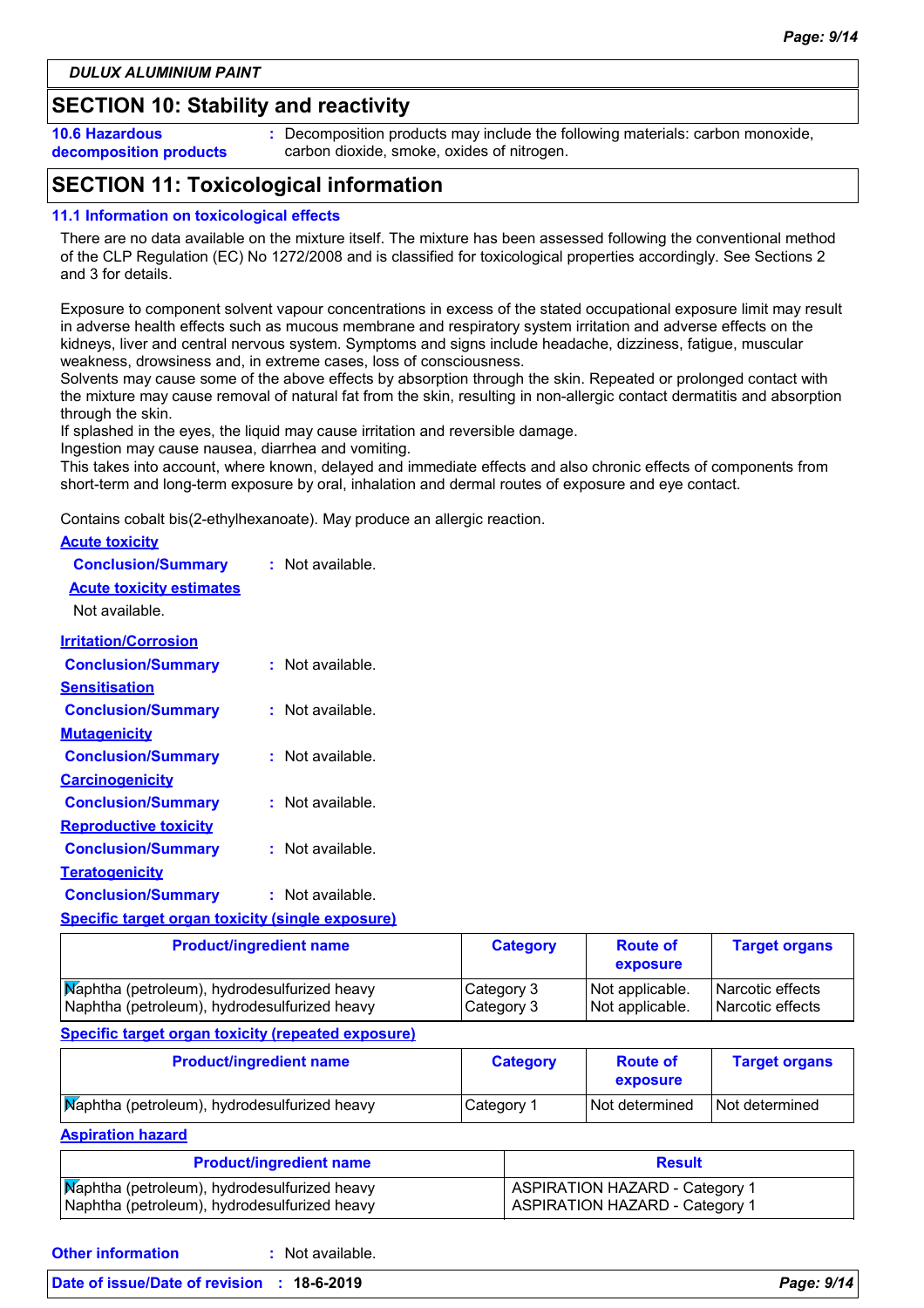### **SECTION 12: Ecological information**

#### **12.1 Toxicity**

There are no data available on the mixture itself. Do not allow to enter drains or watercourses.

The mixture has been assessed following the summation method of the CLP Regulation (EC) No 1272/2008 and is classified for eco-toxicological properties accordingly. See Sections 2 and 3 for details.

| <b>Product/ingredient name</b> | <b>Result</b>                     | <b>Species</b>                                                                 | <b>Exposure</b> |
|--------------------------------|-----------------------------------|--------------------------------------------------------------------------------|-----------------|
| <b>E</b> alcium oxide          | Chronic NOEC 100 mg/l Fresh water | Fish - Oreochromis niloticus -<br>Juvenile (Fledgling, Hatchling,<br>Weanling) | $ 46$ days      |

**Conclusion/Summary :** Not available.

#### **12.2 Persistence and degradability**

**Conclusion/Summary :** Not available.

#### **12.3 Bioaccumulative potential**

| <b>Product/ingredient name</b>                          | $\mathsf{LogP}_\mathsf{ow}$ | <b>BCF</b>    | <b>Potential</b>   |
|---------------------------------------------------------|-----------------------------|---------------|--------------------|
| <b>Maphtha</b> (petroleum),<br>hydrodesulfurized heavy  |                             | 10 to 2500    | high               |
| Naphtha (petroleum),<br>hydrodesulfurized heavy         |                             | 10 to 2500    | high               |
| cobalt bis(2-ethylhexanoate) $\vert$ -<br>calcium oxide |                             | 15600<br>2,34 | high<br><b>low</b> |

#### **12.4 Mobility in soil**

| <b>Soil/water partition</b><br><b>coefficient (Koc)</b> | : Not available. |
|---------------------------------------------------------|------------------|
| <b>Mobility</b>                                         | : Not available. |

| 12.5 Results of PBT and vPvB assessment |                   |  |
|-----------------------------------------|-------------------|--|
| <b>PBT</b>                              | : Not applicable. |  |
| vPvB                                    | : Not applicable. |  |

**12.6 Other adverse effects** : No known significant effects or critical hazards.

### **SECTION 13: Disposal considerations**

The information in this section contains generic advice and guidance. The list of Identified Uses in Section 1 should be consulted for any available use-specific information provided in the Exposure Scenario(s).

#### **Hazardous waste :** The classification of the product may meet the criteria for a hazardous waste. **Methods of disposal : 13.1 Waste treatment methods Product Packaging** The generation of waste should be avoided or minimised wherever possible. Disposal of this product, solutions and any by-products should at all times comply with the requirements of environmental protection and waste disposal legislation and any regional local authority requirements. Dispose of surplus and nonrecyclable products via a licensed waste disposal contractor. Waste should not be disposed of untreated to the sewer unless fully compliant with the requirements of all authorities with jurisdiction. Do not allow to enter drains or watercourses. Dispose of according to all federal, state and local applicable regulations. If this product is mixed with other wastes, the original waste product code may no longer apply and the appropriate code should be assigned. For further information, contact your local waste authority. **Disposal considerations :**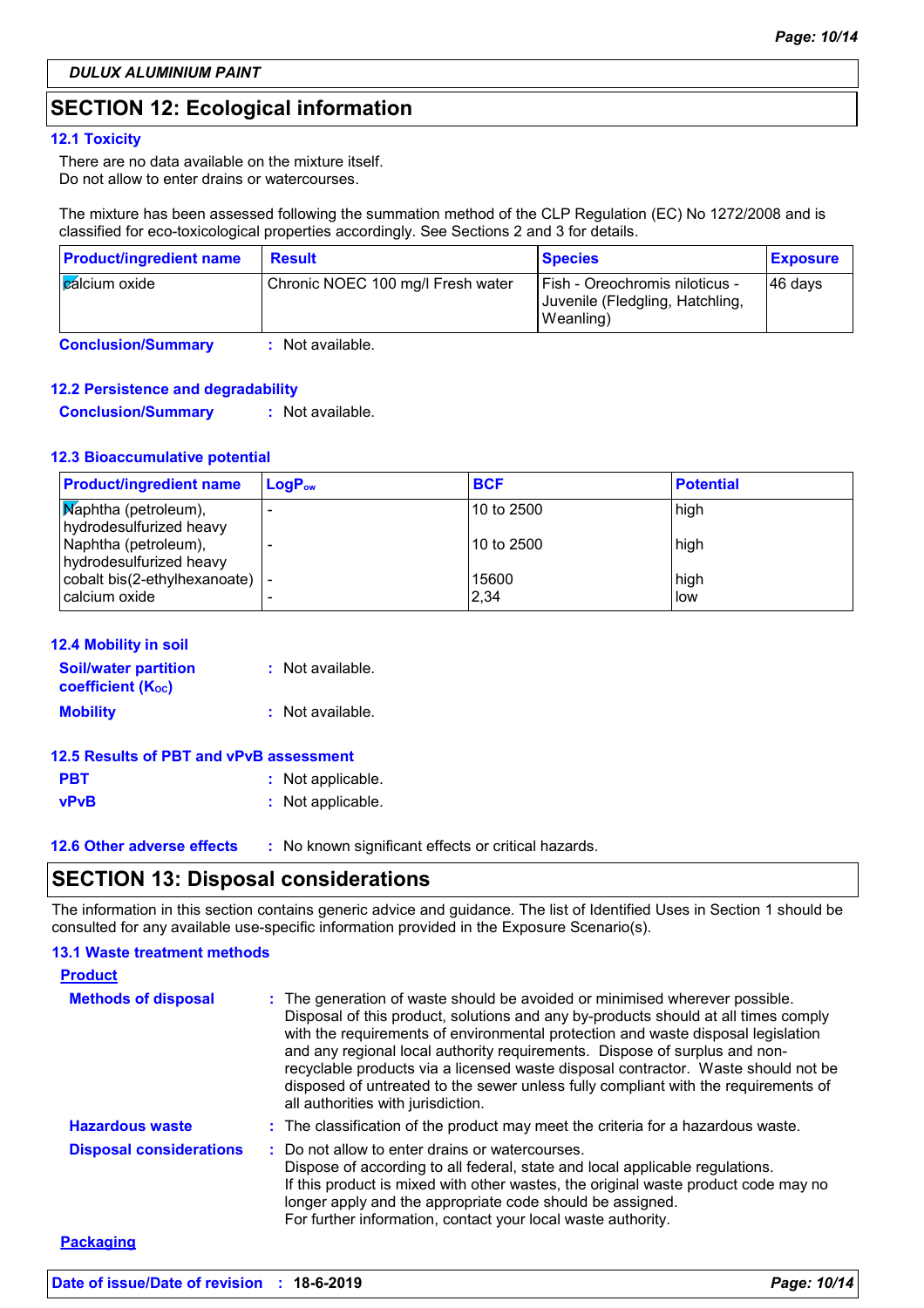| <b>SECTION 13: Disposal considerations</b> |                                                                                                                                                                                                                                                                                                                                                                                                                                                                                                                                                               |                                                                                                                                                                                                          |
|--------------------------------------------|---------------------------------------------------------------------------------------------------------------------------------------------------------------------------------------------------------------------------------------------------------------------------------------------------------------------------------------------------------------------------------------------------------------------------------------------------------------------------------------------------------------------------------------------------------------|----------------------------------------------------------------------------------------------------------------------------------------------------------------------------------------------------------|
| <b>Methods of disposal</b>                 |                                                                                                                                                                                                                                                                                                                                                                                                                                                                                                                                                               | : The generation of waste should be avoided or minimised wherever possible. Waste<br>packaging should be recycled. Incineration or landfill should only be considered<br>when recycling is not feasible. |
| <b>Disposal considerations</b>             | : Using information provided in this safety data sheet, advice should be obtained from<br>the relevant waste authority on the classification of empty containers.<br>Empty containers must be scrapped or reconditioned.<br>Dispose of containers contaminated by the product in accordance with local or<br>national legal provisions.                                                                                                                                                                                                                       |                                                                                                                                                                                                          |
| <b>Type of packaging</b>                   | European waste catalogue (EWC)                                                                                                                                                                                                                                                                                                                                                                                                                                                                                                                                |                                                                                                                                                                                                          |
| <b>CEPE Paint Guidelines</b>               | 15 01 10*                                                                                                                                                                                                                                                                                                                                                                                                                                                                                                                                                     | packaging containing residues of or contaminated by<br>hazardous substances                                                                                                                              |
| <b>Special precautions</b>                 | : This material and its container must be disposed of in a safe way. Care should be<br>taken when handling emptied containers that have not been cleaned or rinsed out.<br>Empty containers or liners may retain some product residues. Vapour from product<br>residues may create a highly flammable or explosive atmosphere inside the<br>container. Do not cut, weld or grind used containers unless they have been cleaned<br>thoroughly internally. Avoid dispersal of spilt material and runoff and contact with<br>soil, waterways, drains and sewers. |                                                                                                                                                                                                          |

### **SECTION 14: Transport information**

### **Information pertaining to IATA and ADN is considered not relevant since the material is not packaged in the correct approved packaging required of these methods of transport.**

|                                                | <b>ADR</b>                                                                                                                                                                                                             | <b>IMDG</b>                                                               |
|------------------------------------------------|------------------------------------------------------------------------------------------------------------------------------------------------------------------------------------------------------------------------|---------------------------------------------------------------------------|
| 14.1 UN number                                 | <b>UN1263</b>                                                                                                                                                                                                          | <b>UN1263</b>                                                             |
| 14.2 UN proper<br>shipping name                | <b>PAINT</b>                                                                                                                                                                                                           | PAINT. Marine pollutant (Naphtha (petroleum),<br>hydrodesulfurized heavy) |
| <b>14.3 Transport</b><br>hazard class(es)      |                                                                                                                                                                                                                        |                                                                           |
| <b>Class</b>                                   | 3                                                                                                                                                                                                                      | 3                                                                         |
| <b>Subsidiary class</b>                        |                                                                                                                                                                                                                        |                                                                           |
| <b>14.4 Packing group</b>                      | III                                                                                                                                                                                                                    | $\mathbf{III}$                                                            |
| 14.5<br><b>Environmental</b><br>hazards        |                                                                                                                                                                                                                        |                                                                           |
| <b>Marine pollutant</b>                        | Yes.                                                                                                                                                                                                                   | Yes.                                                                      |
| <b>Marine pollutant</b><br>substances          |                                                                                                                                                                                                                        | Naphtha (petroleum), hydrodesulfurized heavy                              |
| <b>14.6 Special</b><br>precautions for<br>user | Transport within user's premises: always<br>transport in closed containers that are upright<br>and secure. Ensure that persons transporting<br>the product know what to do in the event of an<br>accident or spillage. |                                                                           |
| <b>HI/Kemler number</b>                        | 30                                                                                                                                                                                                                     |                                                                           |
| <b>Emergency</b><br>schedules (EmS)            |                                                                                                                                                                                                                        | $F-E$ , S-E                                                               |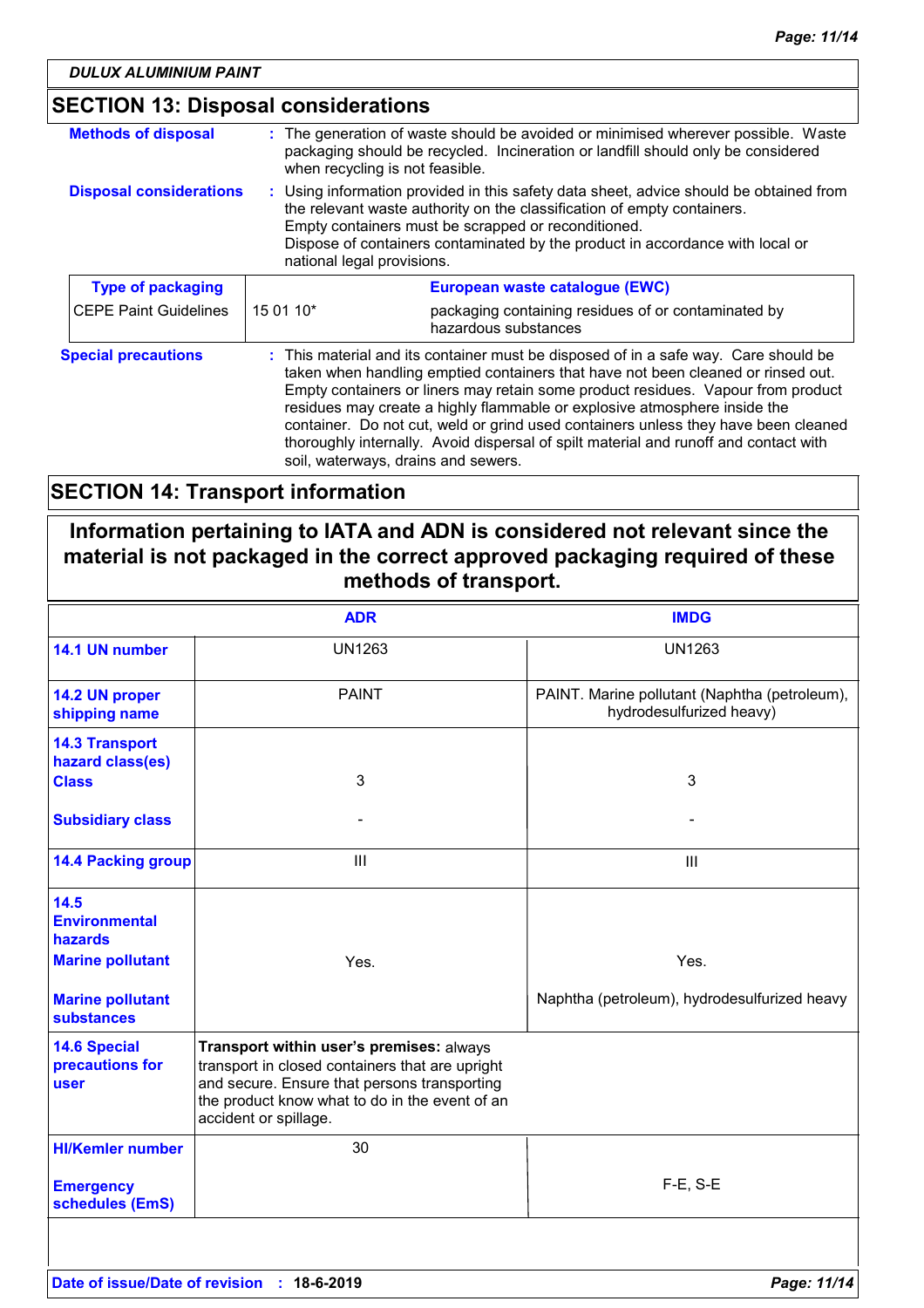*DULUX ALUMINIUM PAINT*

### **Information pertaining to IATA and ADN is considered not relevant since the material is not packaged in the correct approved packaging required of these methods of transport. 14.7 Transport in bulk according to Annex II of MARPOL and the IBC Code :** Not applicable. **Additional information**  $\sqrt{}$  The environmentally hazardous substance mark is not required when transported in sizes of ≤5 L or ≤5 kg. **Tunnel code** (D/E) The marine pollutant mark is not required when transported in sizes of ≤5 L or ≤5 kg. **SECTION 15: Regulatory information VOC for Ready-for-Use Mixture :** Not applicable. **15.1 Safety, health and environmental regulations/legislation specific for the substance or mixture Other EU regulations Annex XVII - Restrictions : Not applicable. on the manufacture, placing on the market and use of certain dangerous substances, mixtures and articles Industrial emissions (integrated pollution prevention and control) - Air :** Listed **Industrial emissions (integrated pollution prevention and control) - Water :** Listed **International regulations EU Regulation (EC) No. 1907/2006 (REACH) Annex XIV - List of substances subject to authorisation Annex XIV Substances of very high concern** None of the components are listed. None of the components are listed. **VOC :** The provisions of Directive 2004/42/EC on VOC apply to this product. Refer to the product label and/or technical data sheet for further information. **Seveso Directive** This product may add to the calculation for determining whether a site is within the scope of the Seveso Directive on major accident hazards. **Chemical Weapon Convention List Schedules I, II & III Chemicals Montreal Protocol (Annexes A, B, C, E)** Not listed. **Stockholm Convention on Persistent Organic Pollutants** Not listed. **Ozone depleting substances (1005/2009/EU)** Not listed. **Prior Informed Consent (PIC) (649/2012/EU)** Not listed.

**Date of issue/Date of revision : 18-6-2019** *Page: 12/14*

Not listed.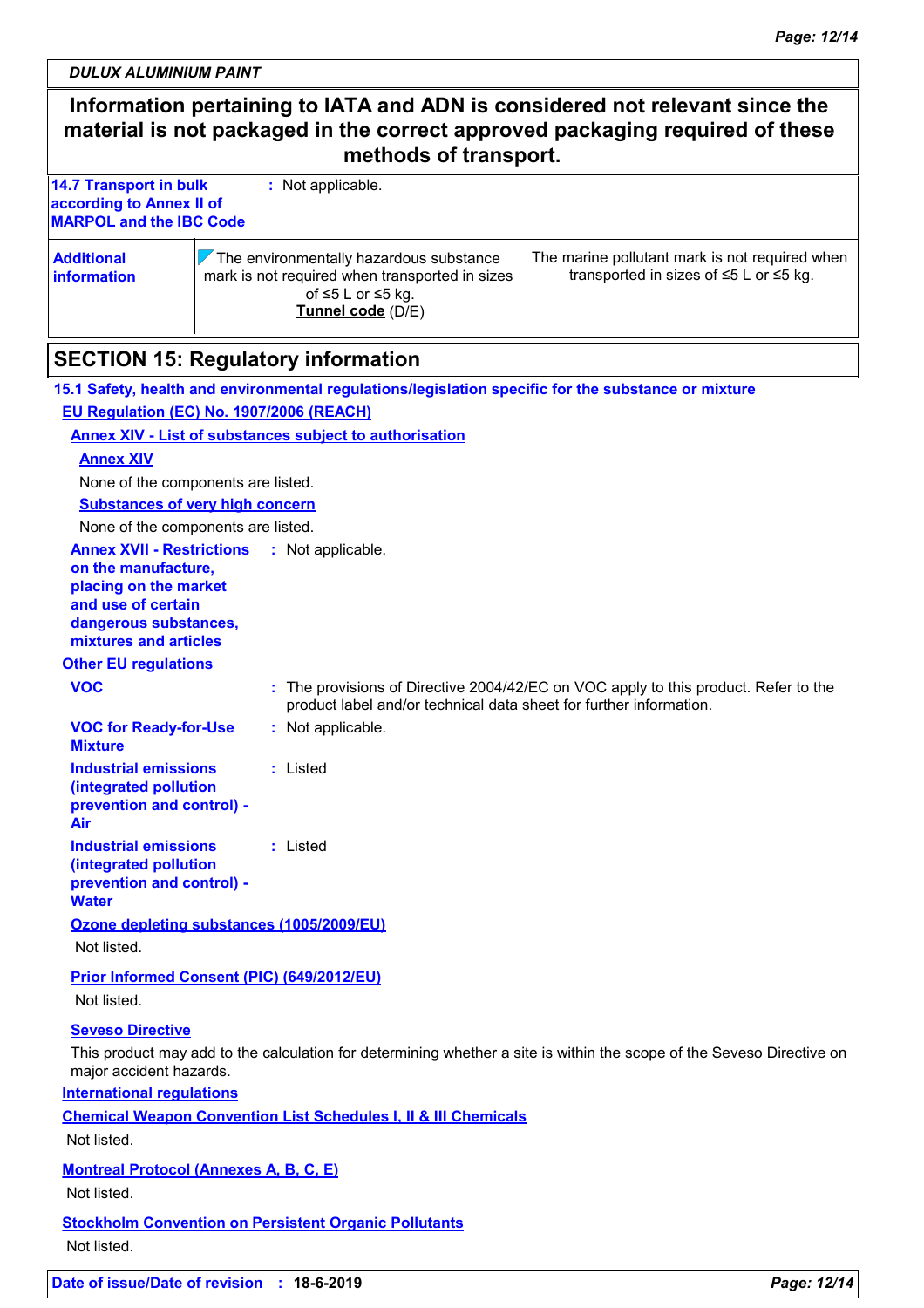### **SECTION 15: Regulatory information**

**Rotterdam Convention on Prior Informed Consent (PIC)** Not listed.

#### **UNECE Aarhus Protocol on POPs and Heavy Metals**

Not listed.

### **15.2 Chemical safety**

**:** No Chemical Safety Assessment has been carried out.

**assessment**

### **SECTION 16: Other information**

**CEPE code :** 1

 $\nabla$  Indicates information that has changed from previously issued version.

|  |  | <b>Abbreviations and acronyms : ATE = Acute Toxicity Estimate</b>             |
|--|--|-------------------------------------------------------------------------------|
|  |  | CLP = Classification, Labelling and Packaging Regulation [Regulation (EC) No. |
|  |  | 1272/2008]                                                                    |
|  |  | DMEL = Derived Minimal Effect Level                                           |
|  |  | DNEL = Derived No Effect Level                                                |
|  |  | EUH statement = CLP-specific Hazard statement                                 |
|  |  | PBT = Persistent, Bioaccumulative and Toxic                                   |
|  |  | <b>PNEC</b> = Predicted No Effect Concentration                               |
|  |  | <b>RRN = REACH Registration Number</b>                                        |
|  |  | vPvB = Very Persistent and Very Bioaccumulative                               |

#### **Procedure used to derive the classification according to Regulation (EC) No. 1272/2008 [CLP/GHS]**

| <b>Classification</b>   | <b>Justification</b>  |
|-------------------------|-----------------------|
| Flam. Liq. 3, H226      | On basis of test data |
| ISTOT SE 3. H336        | Calculation method    |
| ISTOT RE 1. H372        | Calculation method    |
| Aquatic Chronic 2, H411 | Calculation method    |

### **Full text of abbreviated H statements**

| $\overline{H}226$ | Flammable liquid and vapour.                          |
|-------------------|-------------------------------------------------------|
| H304              | May be fatal if swallowed and enters airways.         |
| H314              | Causes severe skin burns and eye damage.              |
| H317              | May cause an allergic skin reaction.                  |
| H318              | Causes serious eye damage.                            |
| H319              | Causes serious eye irritation.                        |
| H336              | May cause drowsiness or dizziness.                    |
| H361f (oral)      | Suspected of damaging fertility if swallowed.         |
| H372              | Causes damage to organs through prolonged or repeated |
|                   | exposure.                                             |
| H400              | Very toxic to aquatic life.                           |
| H411              | Toxic to aquatic life with long lasting effects.      |
| H412              | Harmful to aquatic life with long lasting effects.    |

#### **Full text of classifications [CLP/GHS]**

| <b>A</b> quatic Acute 1, H400 | SHORT-TERM (ACUTE) AQUATIC HAZARD - Category 1        |
|-------------------------------|-------------------------------------------------------|
| Aquatic Chronic 2, H411       | LONG-TERM (CHRONIC) AQUATIC HAZARD - Category 2       |
| Aquatic Chronic 3, H412       | LONG-TERM (CHRONIC) AQUATIC HAZARD - Category 3       |
| Asp. Tox. 1, H304             | <b>ASPIRATION HAZARD - Category 1</b>                 |
| EUH066                        | Repeated exposure may cause skin dryness or cracking. |
| Eye Dam. 1, H318              | SERIOUS EYE DAMAGE/EYE IRRITATION - Category 1        |
| Eye Irrit. 2, H319            | SERIOUS EYE DAMAGE/EYE IRRITATION - Category 2        |
| Flam. Liq. 3, H226            | FLAMMABLE LIQUIDS - Category 3                        |
| Repr. 2, H361f (oral)         | REPRODUCTIVE TOXICITY (Fertility) (oral) - Category 2 |
| Skin Corr. 1, H314            | SKIN CORROSION/IRRITATION - Category 1                |
| Skin Sens. 1, H317            | SKIN SENSITISATION - Category 1                       |
| STOT RE 1, H372               | SPECIFIC TARGET ORGAN TOXICITY - REPEATED             |
|                               | EXPOSURE - Category 1                                 |
| <b>STOT SE 3, H336</b>        | SPECIFIC TARGET ORGAN TOXICITY - SINGLE EXPOSURE      |
|                               | (Narcotic effects) - Category 3                       |